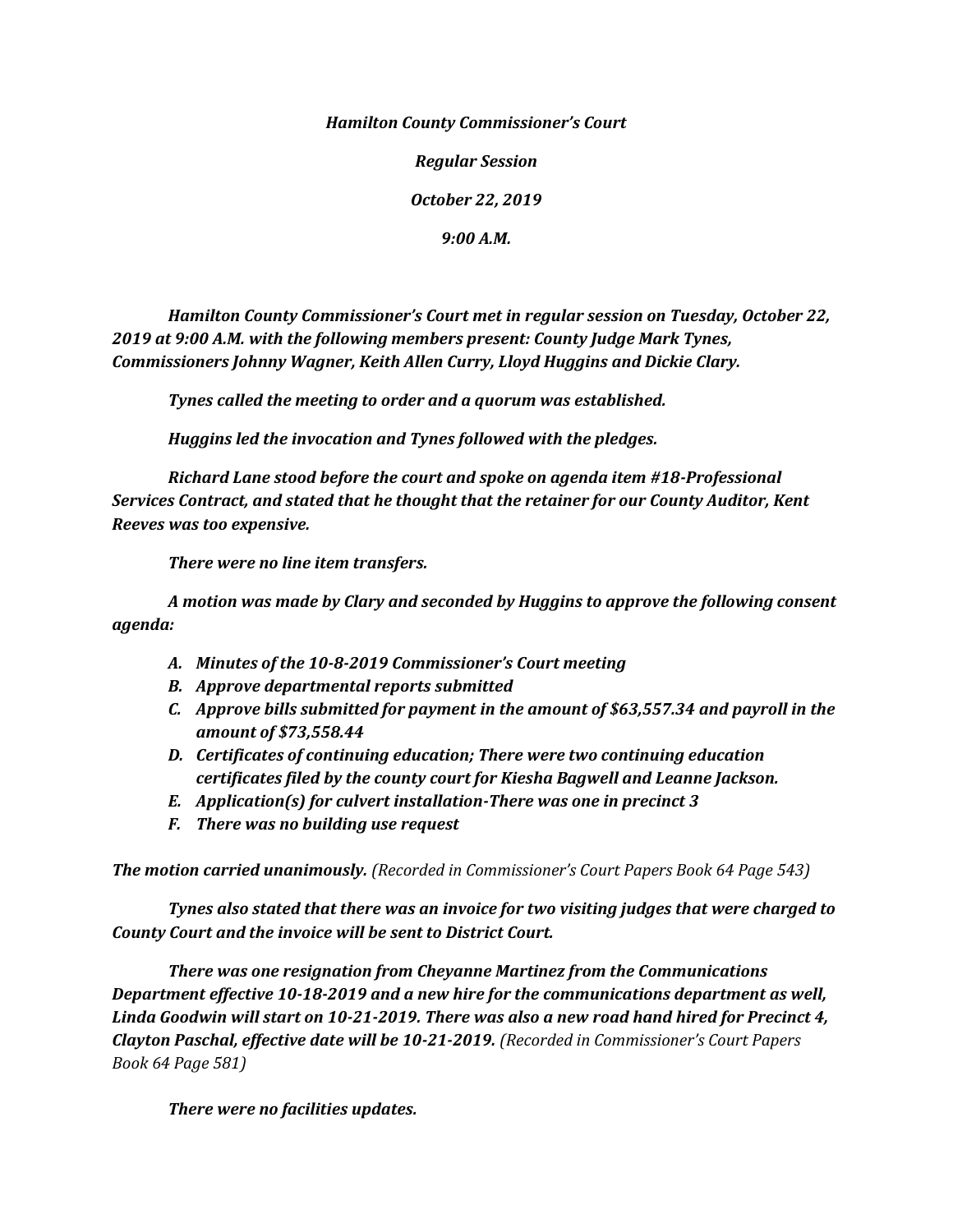*District Clerk, Sandy Lahew, spoke on the technology fund, more known as the archive fee, they will stay the same price. The current fee is \$10.00 and there will be no change for year. The motion was made by Huggins and seconded by Curry and it carried unanimously to approve the District Clerk's archive fees. (Recorded in Commissioner's Court Papers Book 64 Page 582)*

*A motion was made by Huggins and seconded by Clary to approve the resolution on the Texas Indigent Defense Program. The motion carried unanimously. (Recorded in Commissioner's Court Papers Book 64 Page 590)*

*A motion was made by Wagner and seconded by Curry to approve the bond and deputation of Hamilton County Sheriff's Deputy Blake Satterfield. The motion carried unanimously. (Recorded in Commissioner's Court Papers Book 64 Page 607)*

*A motion was made by Huggins and seconded by Curry to approve the Sheriff's Office Tahoe, surplus and will use the money to purchase a new vehicle at a later time. The motion carried unanimously.* 

*Randy Smith, supervisor for USDA Wildlife Services along with County Trapper Tim O'donell spoke to the court about the retirement of Mr. O'Donell. He will no longer be with the county as of December 31, 2019. They are currently looking to hire someone to fill Mr. O'Donell's position before January 1, 2020 and he thanked the court for the opportunity to serve this county. He will still be with USDA Wildlife Services, but working on a federal level. The county will still be responsible for payment to the Wildlife service even if no one is hired for the position.*

*Tynes stated that Kent Reeves, Contracted County Accountant, would be submitting a financial report to us at the end of every month.* 

*County Treasurer, Shawna Dyer, presented the monthly reports for August and September 2019. Total cash and assets for August were \$1,738,246.65 and investments were \$1,662,356.60. Total cash and assets for September were \$1,488,617.93 and investments were \$1,664,657.23. (Recorded in Commissioner's Court Papers Book 64 Page 616)*

*A motion was made by Tynes and seconded by Huggins to approve the service contract for Kent Reeves, Contracted County Accountant. Tynes stated that the court would take the fees from salary and move them to Professional Services in the amount of \$2500.00 a month. Tynes also stated that if this did not work out, without a County Auditor, the District Judge would be the one responsible for the hiring of a new auditor. The motion carried unanimously.*